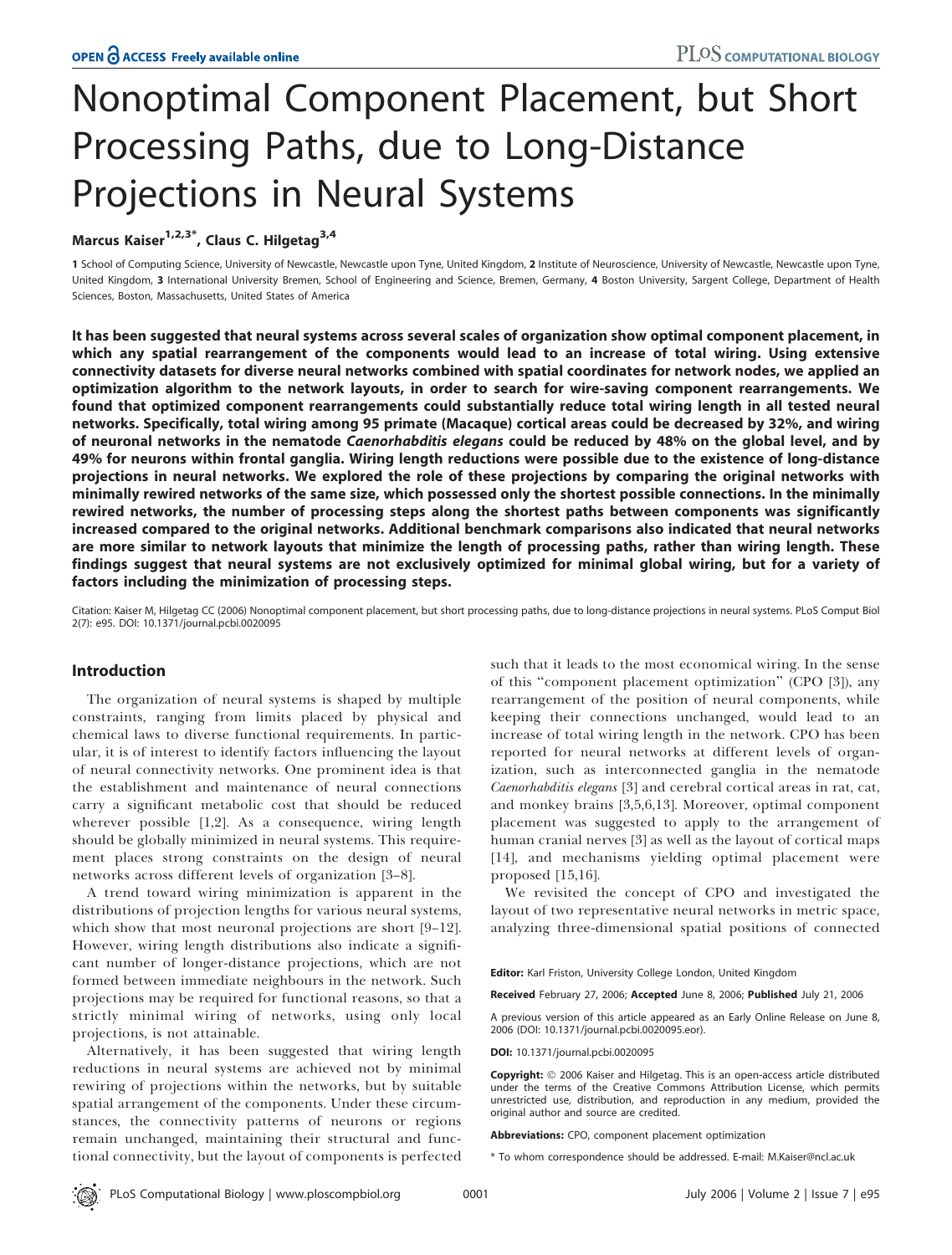### Synopsis

What constraints shape the organization and spatial layout of neural networks? One influential idea in theoretical neuroscience has been that the overall wiring of neural networks should be as short as possible. Wire-saving could be achieved, for instance, through an optimal spatial arrangement of the connected network components. The authors evaluated this concept of component placement optimization in two representative systems, the neuronal network of the Caenorhabditis elegans worm and the long-range cortical connections of the primate brain. Contrary to previous results, they found many network layouts with substantially shorter total wiring than that of the original biological networks. This nonoptimal component placement arose from the existence of long-distance connections in the networks. Such connections may come at a developmental and metabolic cost; however, as the analyses reported in this article show, they also help to reduce the number of signal processing steps across the networks. Therefore, the organization of neural networks is shaped by trade-offs from multiple constraints, among them total wiring length and the average number of processing steps.

cortical areas in the primate (Macaque) brain and twodimensional positions of individual neurons in the neuronal network of C. elegans. Due to the more limited availability of data in the past, previous analyses of these networks [3,6] included less detail and fewer components and were based on neighbourhood (adjacency) relationships, rather than on metric spatial coordinates of the components. We investigated component rearrangements in the networks with the help of a simulated annealing search approach and found that, remarkably, the extended and refined datasets possessed no optimal component placement. Instead, the spatial rearrangement of network components could lead to substantial wire saving, due to a considerable number of long-distance projections in the networks.

While the role of long-range connections, or network shortcuts, has been previously explored in topological analyses of neural connectivity [7,11], the specific role of long-distance projections in the spatial layout of neural systems is still uncertain. In order to address this question and to explore alternative constraints on the organization of neural connectivity, we also compared the biological neural networks with different benchmark networks of the same size in which connections were rewired minimally or randomly, or same-size networks optimized for minimum and maximum wiring length and average path lengths, respectively. The comparisons demonstrated that biological neural networks feature shorter average path lengths than networks lacking long-distance connections. Moreover, the average path lengths of neural networks, corresponding to the average number of processing steps, were close to path lengths in networks optimized for minimal paths.

#### Results

#### Overview

First, we derived the wiring length distribution of the primate and C. elegans network (Figure 1A-1C). Second, we used an optimization approach based on simulated annealing to search for wire-saving component rearrangements in the two networks (see Figure S1). For both networks, alternative component rearrangements existed that resulted in substantially reduced total wiring (Figure 1D–1F). The rearranged networks showed a decrease in the number of long-distance connections (Figures 1G–1I, 2, and 3). Third, we explored the role of long-distance projections, by comparing the original neural networks with minimally rewired networks not possessing long-distance connections. The relative comparisons, carried out against the background of a variety of benchmark networks (Figures 4 and 5), demonstrated that long-distance connections may confer adaptive benefits, particularly by reducing the number of intermediate processing steps in neural networks.

#### Wiring Length Distribution

In the primate brain and in the neuronal network of C. elegans, the reach of connections among components quickly decays with distance (Figure 1A–1C). Nonetheless, some connections are not formed between immediate neighbours and extend over a considerable distance. For example, more than 10% of the primate cortical projections connect components that are separated by more than 40 mm (more than half of the maximally possible spatial distance between components of 69 mm; Figure 1A). A similar distribution emerged for the local connectivity in C. elegans (Figure 1B). For the global C. elegans network, some connections were almost as long as the entire organism (Figure 1C). Thus, biological neural networks are not strictly minimally wired in the sense that only the shortest possible connections are established ([11]; also see section ''Minimally rewired networks'', below). However, their components may be spatially arranged in such a way that the overall wiring is minimal, given the specific connectivity of the network. This hypothesis is tested in the next section.

# Reduction of Total Wiring Length by Component Rearrangement

We tested the concept of CPO, which states that any spatial rearrangement of neural network components leads only to an increase, not a decrease, of total network wiring. As an exhaustive search of all possible alternative node arrangements was not feasible for the given large-scale networks, we used a simulated annealing algorithm to specifically search for overall wiring reductions in spatially permutated component layouts (see Materials and Methods for details). Briefly, at each step three nodes were cyclically rearranged, and testing explored whether the new solution led to a shorter total wiring length. The algorithm quickly converged and led to an approximate solution for the optimal wiring layout of the components (Figure S1). Note that this approach modified only spatial node positions, whereas the network topology (the specific afferent and efferent connections of each node) remained unchanged.

Macaque: Cortical area rearrangements. Area rearrangement by simulated annealing reduced the total wiring length of the primate cortical network by up to 32% (Figure 1D). In the wire-saving new arrangement, the overall number of long-distance connections was reduced (Figure 1G). This reduction resulted from placing areas with many projections (e.g., area V1) closer to the areas to which they are mainly connected. Moreover, areas possessing fewer connections were moved to the spatial periphery of the rearranged network (Figure 2).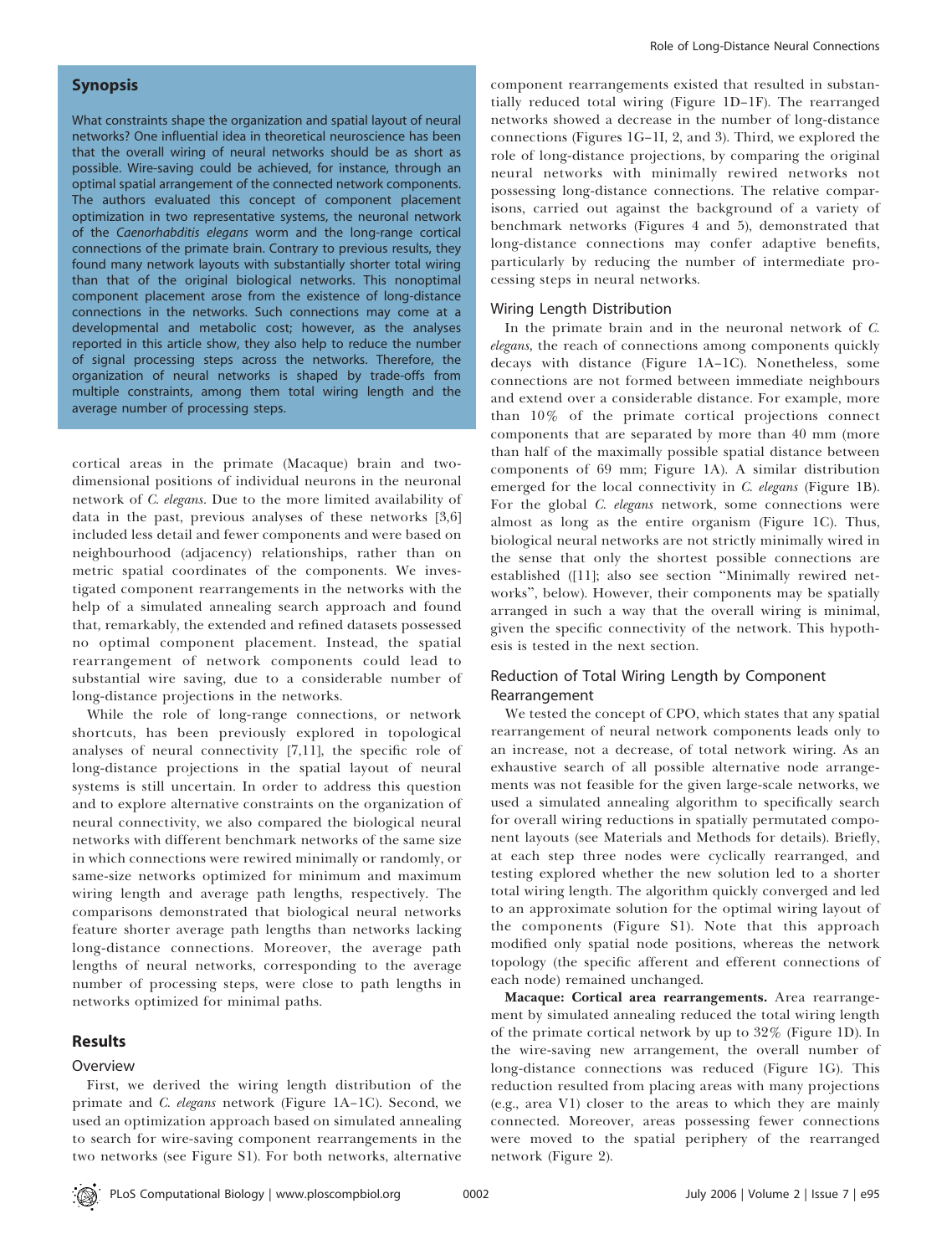

Figure 1. Projection Length Distribution and Total Wiring Length for Original and Rearranged Neural Networks

(A–C) Approximated projection length distribution in neural networks. Macaque monkey cortical connectivity network with 95 areas and 2,402 projections (A). Local distribution of connections within rostral ganglia of C. elegans with 131 neurons and 764 projections (B). Global C. elegans neural network with 277 neurons and 2,105 connections (C).

(D-F) Reduction in total wiring length by rearranged layouts yielded by simulated annealing for Macaque cortical network (D), C. elegans local network

: © .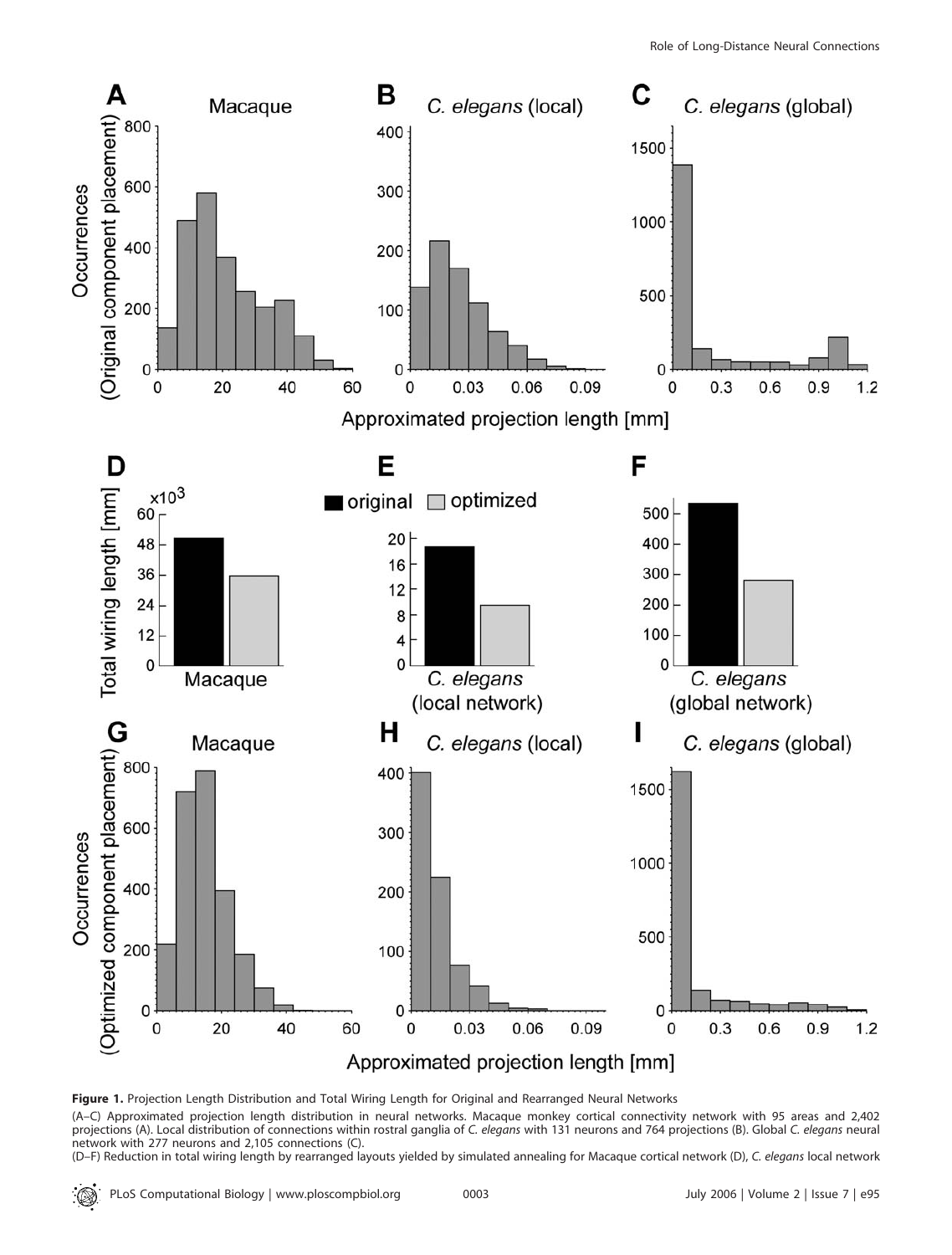#### (neurons within rostral ganglia) (E), and global C. elegans network (F).

(G–I) Approximated projection length distribution in neural networks with optimized component placement. Macaque monkey cortical connectivity network (G). Local distribution of connections within rostral ganglia of C. elegans (H). Global C. elegans neural network (I). For all optimized networks, the number of long distance connections is reduced compared to the original length distribution in (A)–(C). DOI: 10.1371/journal.pcbi.0020095.g001

Macaque monkey: Influence of cortical area sizes. We considered two potential confounds of the spatial rearrangement analysis. First, swapping areas with different area sizes might also affect area positions. For example, exchanging a small cortical area such as the lateral intraparietal area (about 50 mm<sup>2</sup> [17]) with area V1 or V2 (size about 1,200 mm<sup>2</sup> [17]) would also result in shifting the positions of other cortical areas, and ultimately in changing total wiring length. Therefore, in a modified approach, we limited spatial permutations to areas whose surface sizes did not differ by more than 5%. This constraint substantially restricted the number of permissible rearrangements, as only 4% of all possible swaps met the same-size criterion. Despite this restriction, total wiring length in the cortical network could still be reduced by 12.5%.

Macaque monkey: Role of white matter volume. As a second potential confound, the rearrangement analysis investigated metric projection distances between cortical areas, but not white matter volume. However, two fibre tracts of the same metric length might differ in the actual number of axons that form the projections. Therefore, fibre tract diameter or volume would constitute a better measure of total axonal wiring. Unfortunately, no systematically collated metric information is available for the diameters of corticocortical fibres. Therefore, white matter volume of specific projections cannot be calculated in a straightforward way. An approximation used in earlier studies of CPO [6] was to employ connection strength or density as an estimate of white matter volume. One of the sources for the present cortical network data [18] reported connection strengths for projections among 18 primate prefrontal areas as ordinal values: 0 (absent or unknown), 1 (light), 2 (moderate), and 3 (heavy). We used this cortical subnetwork of 18 areas to explore the role of connection strength in wire-saving component arrangements. Total wiring volume was calculated by multiplying the distance between connected nodes by the square of the connection strength of the respective projection, since the cross section of a fibre is proportional to the square of its diameter (therefore, cross-section areas were 1, 4, and 9, respectively). Thus, for two connections with the same length, but respective connection strengths 1 and 3, the connection with strength 3 was assigned a white matter volume nine times as large as the connection with strength 1. With these measures in the simulated annealing search algorithm, the total wiring volume of projections among prefrontal areas could still be reduced by 16%. By comparison, the approach of optimizing total wiring length without accounting for connection strength led to a reduction of 10% in the wiring among these 18 prefrontal areas. Therefore, considering total wiring volume instead of total wiring length did not appear to alter the principal conclusion of suboptimal component placement in cortical networks. However, further investigations, using improved information about fibre bundle diameter as well as larger datasets, need to be conducted.

C. elegans: Neuronal network rearrangements. For the global neural network of C. elegans, which includes many long-distance connections (Figure 1C), the component rearrangement algorithm produced a maximum wiring reduction of 48%. Meanwhile, rearrangement of neurons in the rostral ganglia alone reduced total wiring length by 49% (Figure 1E and 1F). In line with the lowered total wiring length, the number of long-distance connections also decreased (Figure 1H and 1I), as described for the primate cortical network above. During optimization by simulated annealing, connections aligned with the longitudinal (horizontal) axis were rearranged along the shorter vertical axis for the local C. elegans network within rostral ganglia (Figure 3A and 3B). Similarly, rearranging neuron positions in the global C. elegans network (Figure 3C and 3D) reduced the number of long-distance connections running along the longitudinal axis. These findings also remained valid when variations in connection site, of the third spatial coordinate,



Figure 2. Original and Optimally Rearranged Macaque Cortical Networks (A) Original placement of 95 cortical areas. (B) Network layout after evolutionary rearrangement of areas to minimize total wiring. A larger version of this figure is available at http://www.biological-networks.org. DOI: 10.1371/journal.pcbi.0020095.g002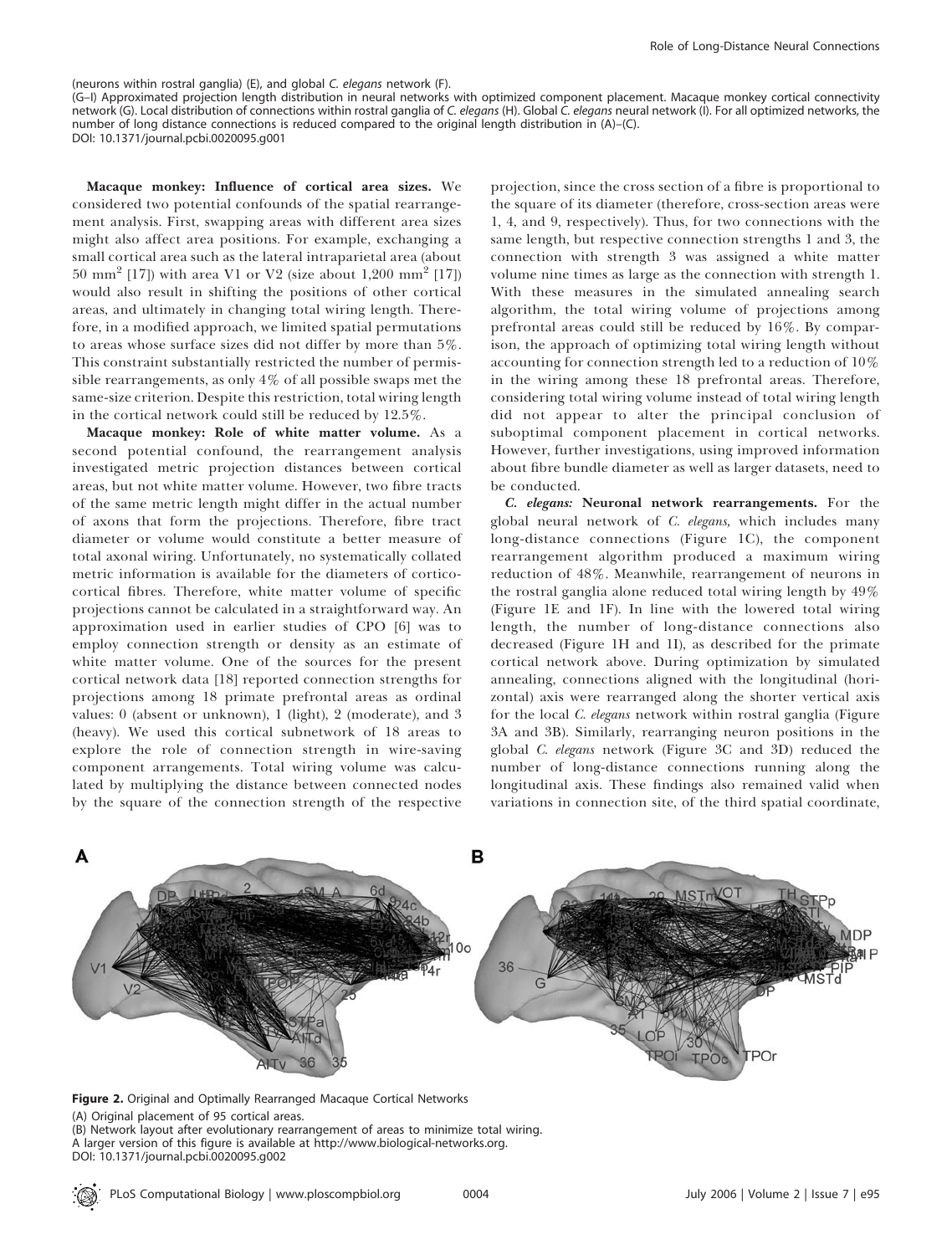

Figure 3. Original and Optimally Rearranged Layouts of Local and Global Neural Networks of C. elegans

(A) Original placement of neurons within rostral ganglia.

(B) Optimized wire-saving component placement of rostral ganglia neurons.

(C) Original layout of global C. elegans network (lateral view).

(D) Global C. elegans neuronal network, rearranged to minimize total network wiring.

A larger version of this figure is available at http://www.biological-networks.org.

DOI: 10.1371/journal.pcbi.0020095.g003

or in synaptic type were taken into account (see Materials and Methods, "Control calculations for C. elegans network").

#### Alternative Constraints on Network Organization

Minimally rewired networks. For both the primate cortical and the C. elegans network, rearrangement of components yielded shorter total wiring lengths by reducing the number of long-distance connections (Figures 1A–1C versus 1G–1I, 2, and 3). Thus, biological neural networks possess more longdistance connections than do networks with strictly optimized component placement. To explore the potential benefits of long-distance connections, we compared the original neural networks with minimally rewired networks in which component positions and numbers of connections remained unchanged, but in which neighbouring nodes were preferentially connected (see Materials and Methods, ''Minimal rewiring of networks''). Thus, very few long-distance connections existed in these networks, which represented the extreme state of adaptation to global minimal wiring.

We characterized the original and rewired networks with several network indices (Table 1). For the minimally wired networks, the clustering coefficient [19]—which describes the average connectivity between neighbours of a node—was higher than in the original networks (77% versus 64% in the primate cortical network; 43% versus 17% in the global C. elegans neuronal network; and  $51\%$  versus  $14\%$  in the local C.

elegans neuronal network). Moreover, minimally rewired networks showed a lower total wiring length, leading to a global wire reduction of up to 90% (Figure 4A). Also, the average metric path length of the shortest path between two components was shorter in minimally rewired networks (Figure 4B). However, minimally rewired networks had one notable structural disadvantage: They possessed significantly longer average path lengths, as measured by the average number of connection segments between any two components, than did the biological networks (Figure 4C). This result is intuitively plausible, since the rewired networks lacked the network shortcuts provided by long-distance projections, so that all paths had to be routed via local neighbourhoods. For example, while direct connections between the occipital and frontal lobe exist in the original primate cortical network, such connections were absent in the minimally rewired network. In this case, the path between both regions involved several short-distance connections.

Relative comparison of constraints. Although the total wiring length in all analyzed networks could be reduced by node rearrangement, it might be the case that the original node configuration is already very close to the optimum compared to alternative arrangements. Therefore, we compared the actual wiring length of the different neural networks on a relative scale, on which the optimized wiresaving spatial arrangement yielded by simulated annealing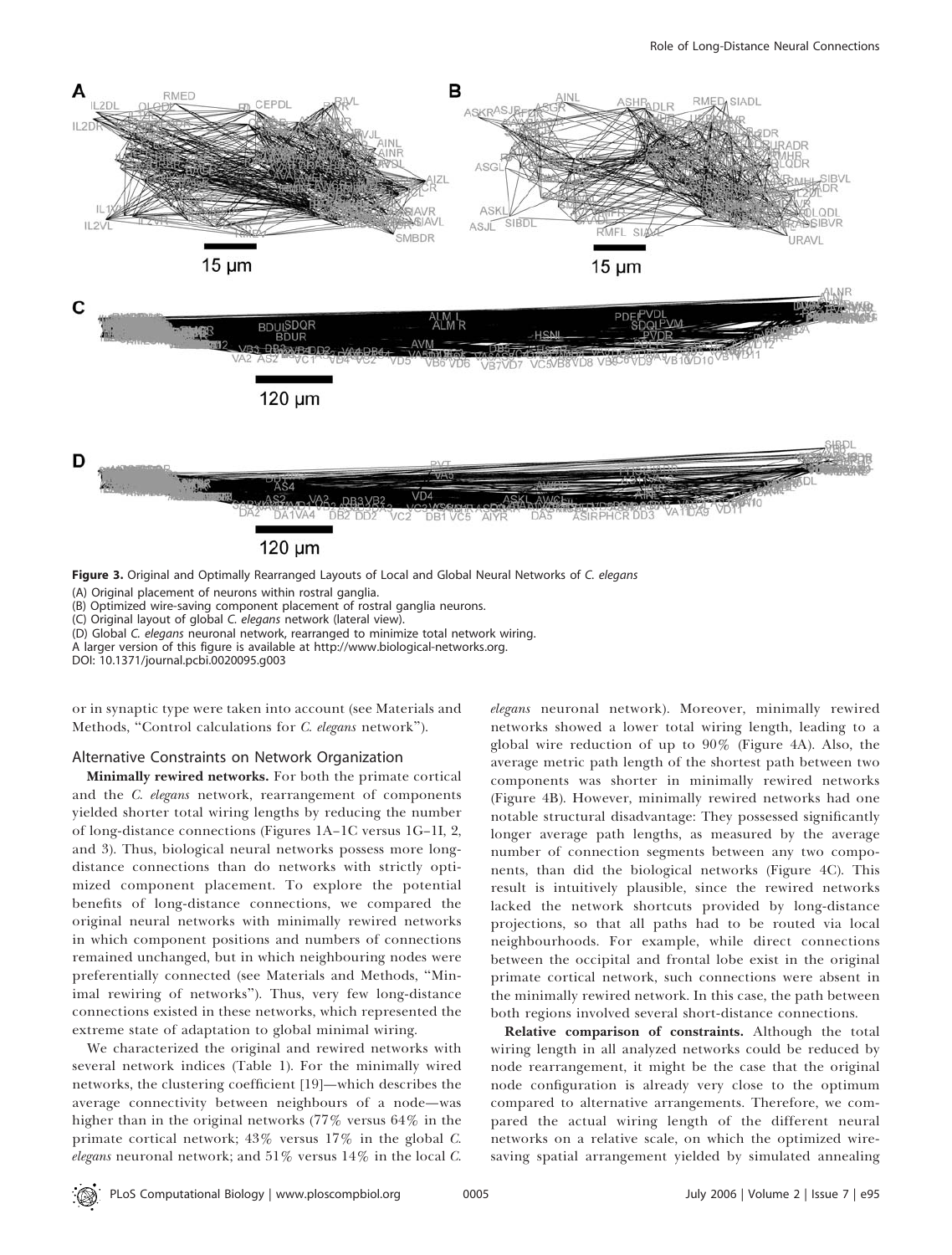

Figure 4. Network Properties of Original Cortical Networks and Minimally Rewired Networks of the Same Size Lacking Long-Distance Connections Total wiring length (A) is substantially reduced in minimally rewired networks. Average metric length of the shortest path between any two nodes (B) is also lowered in the rewired networks. However, average path length (C), corresponding to the number of processing steps in the shortest path between components, is considerably smaller in the original than in the minimally rewired networks. DOI: 10.1371/journal.pcbi.0020095.g004

represented the lower boundary (relative value ''0''). The upper boundary  $("1")$  was provided by an arrangement, also obtained by simulated annealing, in which the components were rearranged for maximum total wiring length. This relative comparison demonstrated that the actual wiring of neural networks was far from the optimal configuration (Figure 5A).

Moreover, an exhaustive search of all two-node and all three-node permutations in these networks also revealed a substantial proportion of alternative configurations with shorter total wiring: 29% of the two-node (and 17% of the



Figure 5. Wiring Arrangement of Neural Networks Compared to Minimum and Maximum Case Benchmark Networks

(A) Actual total wiring length relative to the minimum wiring length solution (value "0," yielded by simulated annealing of component positions) and to networks optimized for maximum total wiring length (value "1," also yielded by simulated annealing). The wiring of the different neural networks lies close to the middle between minimum and maximum case component arrangements.

(B) Average shortest path length (characteristic path length) in neural networks relative to networks optimized for minimum path length (value<br>"0." vielded by simulated annealing of wiring organization) and yielded by simulated annealing of wiring organization) and maximum path length (value "1"). Actual path lengths in the neural networks are close to the lower bound of networks optimized for minimum paths.

DOI: 10.1371/journal.pcbi.0020095.g005

three-node) permutations in the primate network, 32% (26%) of permutated alternative configurations in the local C. elegans network, and  $19\%$  ( $13\%$ ) of the permutations in the global C. elegans network displayed shorter wiring than did the original configurations.

A different pattern emerged when the number of processing steps in the neural networks, as indicated by the average path length, was also compared on a relative scale. Here, the boundaries (relative values " $0$ " or "1") were set by the path length of networks rewired for minimum or maximum average path lengths, respectively. Such networks were obtained by a simulated annealing search similar to that for optimal spatial rearrangements (see Materials and Methods for details). As shown by Figure 5B, the average path lengths of the cortical and C. elegans networks were close to those of same-size networks optimized for minimum path length.

As an additional benchmark, we also investigated randomly organized networks. The total wiring length for a random arrangement of nodes had relative values of  $0.518 \pm 0.030$ (Macaque),  $0.687 \pm 0.026$  (*C. elegans* global), and  $0.544 \pm 0.028$ (C. elegans local). On the other hand, the random arrangement of edges resulted in relative values for average path length of  $0.011 \pm 9.6 \times 10^{-17}$  (Macaque),  $0.021 \pm 3.5 \times 10^{-17}$  (C. elegans global), and  $0.018 \pm 3.0 \times 10^{-17}$  (*C. elegans* local).

## **Discussion**

#### Summary

The distribution of projection lengths (Figure 1A–1C) and the absence of optimal component placement in diverse neural networks (Figure 1D–1F) suggest that wiring minimization may not be a predominant constraint on the design of neural networks at all levels. Instead, adding long-distance projections, and thereby reducing the number of processing steps across the system, might for some neural networks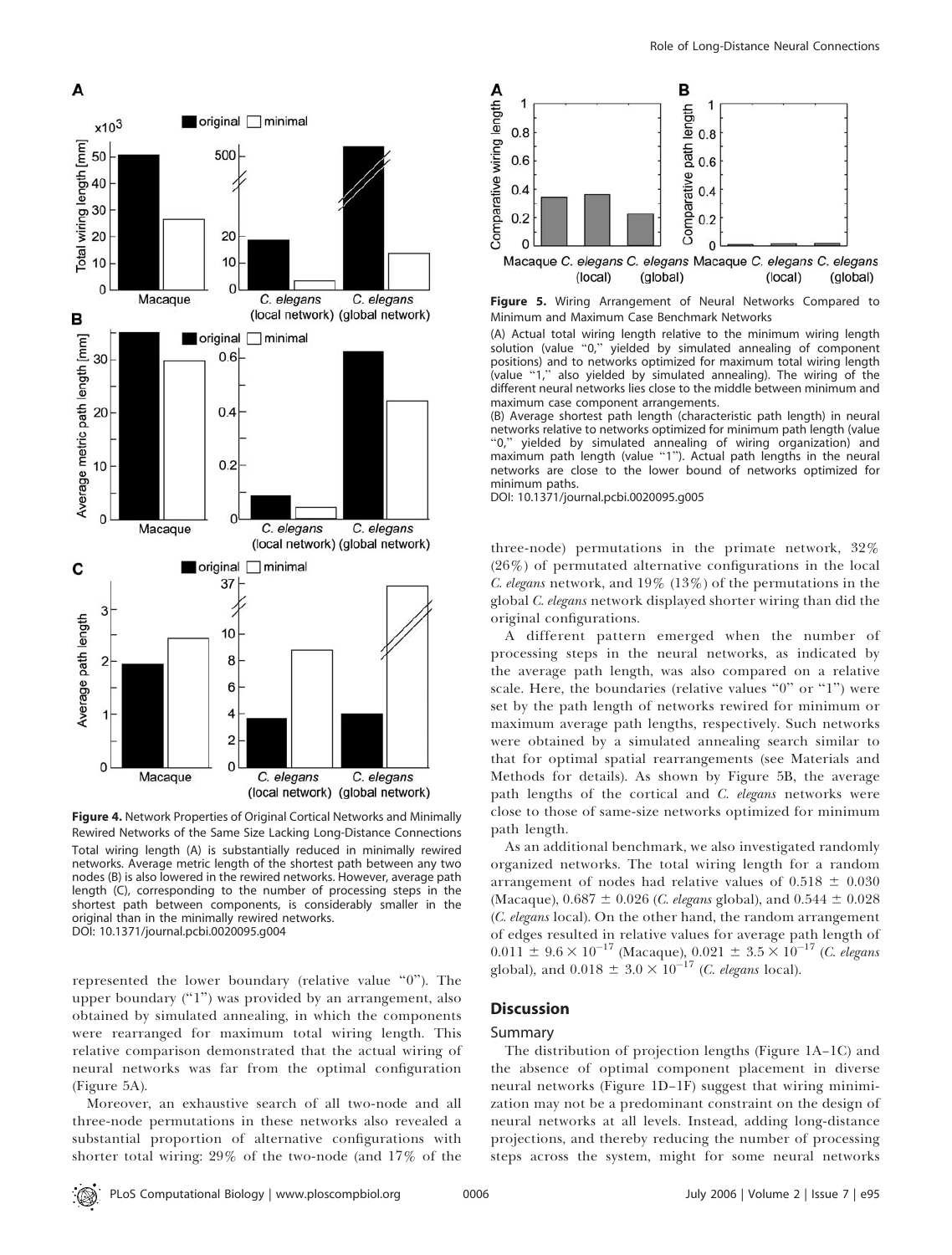| <b>Neural System</b> | <b>Original Networks</b> |            |     |       |       | <b>Minimally Rewired Networks</b> |            |      |       |
|----------------------|--------------------------|------------|-----|-------|-------|-----------------------------------|------------|------|-------|
|                      | TW                       | <b>AMP</b> | AP  | CC    |       | TW                                | <b>AMP</b> | AP   | CC    |
| Macaque monkey       | 50,455                   | 35.0       | 1.9 | 0.643 | 0.269 | 26,555                            | 29.81      | 2.45 | 0.766 |
| C. elegans (global)  | 532                      | 0.625      | 4.0 | 0.167 | 0.028 | 13.5                              | 0.4439     | 36.9 | 0.425 |
| C. elegans (local)   | 18.6                     | 0.0726     | 3.7 | 0.143 | 0.045 | 3.0                               | 0.0436     | 8.79 | 0.511 |

Table 1. Network Measures for the Original Neural Systems as well as for Minimally Rewired Networks of the Same Size

The edge density of the minimally rewired networks is not shown, as it is identical to that of the original networks.

AMP, average metric path length (mm); AP, average path length; CC, clustering coefficient; D, edge density; TW, total wiring length (mm).

DOI: 10.1371/journal.pcbi.0020095.t001

outweigh the costs of establishing and maintaining additional fibre tracts. In the following sections we discuss how our analysis differed from previous studies that found evidence for CPO in neural networks, whether CPO might arise at some levels of neural organization but not others, and how CPO may be balanced with alternative demands on the organization of neural systems.

# Differences between the Present and Previous Studies

Datasets. Our findings, which are based on the analysis of extended and refined spatial representations of neural networks, are in apparent contrast to the widely reported optimal component placement in neural systems ([3,5,6,13], but see [20,21]). Previous analyses, however, were more limited in their approach. For example, earlier studies considered only a subset of 11 areas in the Macaque prefrontal cortex employing two-dimensional coordinates and adjacency relations as distance measure [6], or 17 Macaque and 15 cat visual areas, for which distance was also measured by adjacency relations [13]. Other investigations examined the adjacency arrangement of 11 entire C. elegans ganglia [3], but not the actual spatial positions of neurons within the ganglia nor the positions of all individual C. elegans neurons as analyzed here. Because of the smaller number of nodes in the previously analyzed datasets, fewer opportunities existed for wire-saving rearrangements than for the larger sets of 95 (primate) or 277 (C. elegans) components considered here. Moreover, adjacency relations provide more coarsely defined distance measures than did the continuous Euclidean distances used in the present study, also resulting in more limited degrees of freedom for wire reductions. Finally, previous datasets were analyzed as onedimensional (C. elegans) or two-dimensional (primate) layouts, and the present consideration of additional dimensions expanded the search space for wire-saving component rearrangements.

Analysis approaches. The choice of the employed analytical techniques is related to the size of analyzed datasets. While it was possible to exhaustively test all possible component arrangements for the smaller datasets in previous studies, a stochastic optimization approach (simulated annealing) had to be applied for the large networks used in the current study. However, this approach also brought methodological advantages, as only small modifications in component placement were made at each step of the annealing algorithm. Moreover, the algorithm searched specifically for improvements in total wiring length. We note that an alternative approach, of randomly sampling different component rearrangements in

the hope of identifying layouts with lower total wiring length, would have been unlikely to succeed. Scanning such random samples of primate area rearrangements, we found that all permutations had longer total wiring length compared with the original network, increasing wiring by at least 14%. This was due to the fact that more than 85 areas were placed at new positions in each of these permutations, and wire-saving effects of more limited exchanges involving only two to five nodes were hidden.

However, when we exhaustively searched all configurations that could be obtained from the original network arrangements by permutation of just two or three nodes (a large search space with up to 21,024,300 configurations that represents the practical limit of exhaustive analysis), we also found a high proportion (up to 32%) of permutated configurations with shorter wiring length. Therefore, the analysis revealed abundant alternative network arrangements with shorter wiring than in the original neural networks.

The current study used three-dimensional Euclidean distances between cortical areas as a metric measure of inter-area wiring length. This is an improvement over previous approaches in which adjacency relations on a twodimensional cortical map (e.g., ''neighbour,'' ''next-neighbour-but-one'') were used as ordinal estimates of wiring length. While the actual length of fibres in the cerebral network is still inaccessible due to practical limitations of current experimental techniques, recent work suggests that only a minority of corticocortical projections are strongly curved, whereas the majority of projections are straight or just mildly curved. For instance, only about 15% of the connections among prefrontal cortices in the Macaque monkey possess strongly curved trajectories, and dense fibres, in particular, tend to be completely straight [22]. Therefore, Euclidean distances may represent a reasonable approximation for the actual length of most projections.

Component placement optimization may differ for different neural networks. Given the more restricted focus of earlier studies finding CPO, it also appears possible that optimal placement exists at some levels of neural organization but not others. For instance, connectivity within the prefrontal subnetwork of the primate cortex may be dominated by connections to neighbouring areas; and significant numbers of long-range projections might only arise from the interconnections of prefrontal cortices with structures in other lobes of the brain. Indeed, an area rearrangement analysis of 11 prefrontal areas studied previously [6] confirmed optimal component placement within this restricted network (unpublished data). In addition,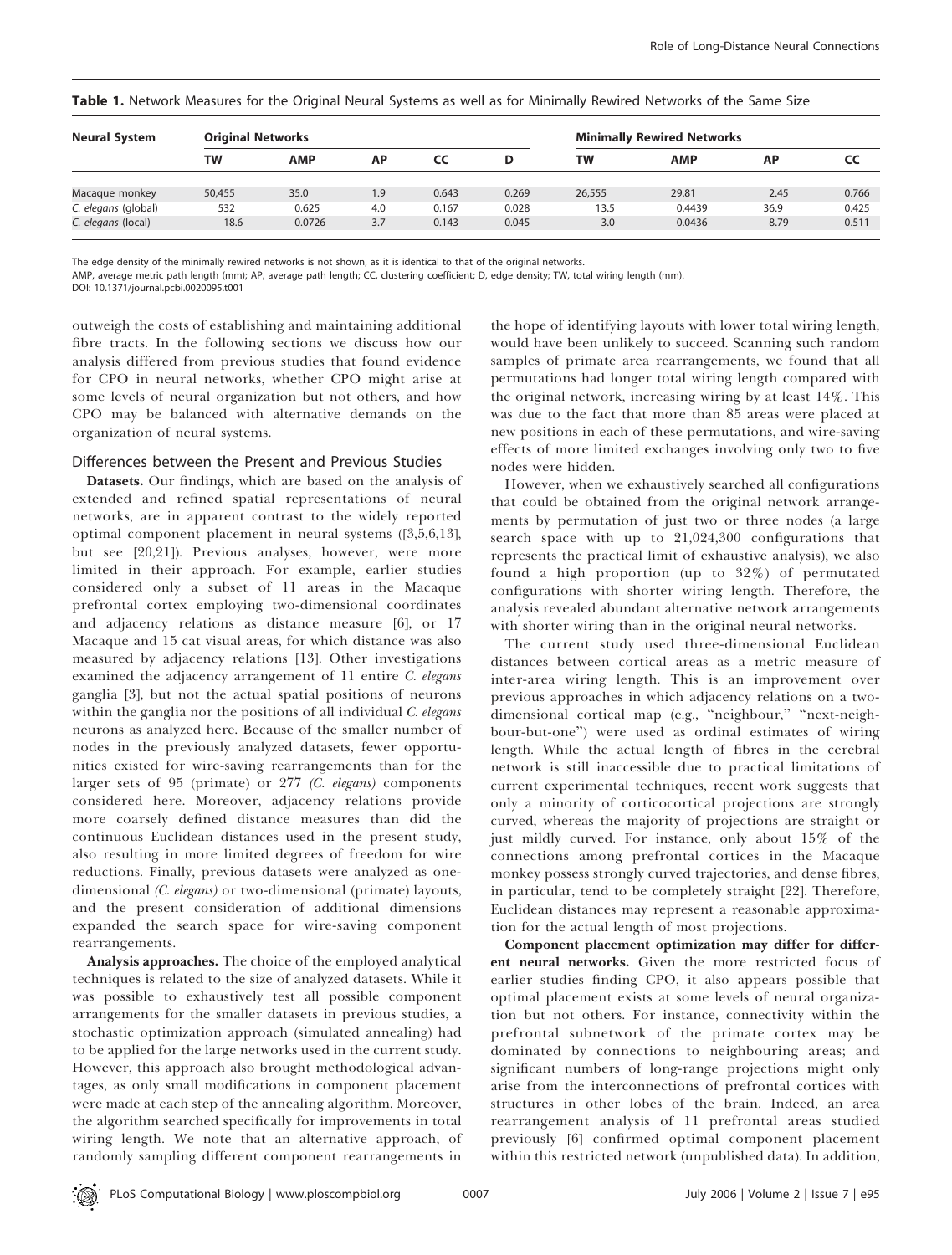our rearrangement analysis of 18 prefrontal areas defined by three-dimensional positions identified a possible reduction of 10%, much lower than the 32% reduction obtained for the global network. Therefore, optimal component placement of the 11 prefrontal areas could be due to the smaller subset of areas involved as well as the greater number of their local interconnections. For the prefrontal network, for example, edge density was much higher than for the global network  $(67\%$  compared to  $27\%$ ). Similarly, optimal placement, based on adjacency of connected components, was found for comparably small datasets of closely linked areas in the cat and Macaque visual cortex [13].

Optimal component placement is also more likely to occur when competing design constraints are absent in specific neural populations, for example, when a reduction of the number of processing steps is impossible. One example is the parallel wiring between two directly connected regions where intermediate processing steps do not exist. Indeed, optimal component placement was found for the mapping of fibres between ocular dominance columns [14], or the vertical integration across cortical layers [8].

## CPO and Alternative Constraints on Neural Network Organization

Neural networks contain a substantial proportion of longdistance projections, many more than minimally rewired networks of the same size. Due to these far-reaching spatial shortcuts, minimal rewiring of the biological networks led to a global reduction in the amount of wiring and to a reduced metric length of the average shortest path between components. Moreover, minimally rewired networks showed increased clustering of connections within local neighbourhoods (Table 1). Such features are potentially beneficial for the organization of neural networks, resulting in economical wiring as well as greater local integration of network nodes.

However, minimal network rewiring also resulted in significantly increased average path length (corresponding to the number of connection steps in the shortest pathways) between the components (Figure 4C). Thus, it appears that in biological neural networks economical wiring and tight integration of local components are counterbalanced by the global minimization of processing steps across the network (but compare [23]). Indeed, when evaluated on a comparative scale for minimal wiring and minimal path lengths, the neural networks considered here were placed farther away from the optimal configuration for minimal wiring than from the best network arrangement for minimizing processing steps (Figure 5).

The importance of network shortcuts for reducing the number of processing steps has been pointed out before (e.g., [8]), particularly in the context of small-world network architectures [19]. The present study adds a spatial perspective to the previous topological investigations, by demonstrating that network shortcuts are formed mainly by long-distance connections. This conclusion, while intuitive, is not trivial, as one could also imagine alternative scenarios in which network shortcuts arise from short-distance connections (see Figure S3). The coincidence of long-distance connections with network shortcuts hints at a close match between the spatial layout and topology of neural networks [20]. It will be an interesting task for future studies to explore more fully the developmental and evolutionary reasons for this coincidence.

Minimizing average path length—that is, reducing the number of intermediate transmission steps in neural integration pathways—has several functional advantages. First, the number of intermediate nodes that may introduce interfering signals and noise is limited. Second, by reducing transmission delays from intermediate connections, the speed of signal processing and, ultimately, behavioural decisions is increased. Third, long-distance connections enable neighbouring as well as distant regions to receive activation nearly simultaneously [11,24] and thus facilitate synchronous information processing in the system (compare [25,26]). Fourth, the structural and functional robustness of neural systems increases when processing pathways (chains of nodes) are shorter. Each further node introduces an additional probability that the signal is not transmitted, which may be substantial (e.g., failure rates for transmitter release in individual synapses are between 50% and 90% [2]). Even when the signal survives, longer chains of transmission may lead to an increased loss of information. A similar conclusion, on computational grounds, was first drawn by John von Neumann [27] when he compared the organization of computers and brains. He argued that, due to the low precision of individual processing steps in the brain, the number of steps leading to the result of a calculation (''logical depth'') should be reduced and highly parallel computing would be necessary. A loss of long-distance connections might also underlie pathological changes in neural network function. For instance, functional path length is increased in patients with Alzheimer's disease due to the loss of longdistance neural projections [28].

The advantages resulting from a short average number of processing steps appear as least as beneficial for the organization and function of neural networks as those commonly cited for wiring minimization. Previous analyses of cortical organization have demonstrated that the convoluted, laminar architecture of the mammalian cerebral cortex and the segregation into gray and white matter reduce total white matter volume and shorten projection lengths [29,30], also reducing conduction delays [31]. Ultimately, these adaptations point in the same direction as reductions in the number of processing steps, toward maximizing information-processing speed. Therefore, it is plausible that neural systems are adapted to more than just one design constraint, and that their observed organization is the outcome of an optimization of multiple parameters, which may be partly opposed to each other. For cortical networks, for example, additional constraints may arise from spatial factors that limit growth [11,32] or from critical periods for the establishment of cortical areas and their interconnections [33]. In addition to current ontogenetic constraints, the evolutionary history of a neural network might also conserve features of its predecessors, some of which may not be optimal for the present system [8].

In conclusion, we demonstrated that the organization of neural systems at different levels is not primarily shaped by a drive for minimal wiring. Rather, wiring minimization appears to be just one constraint among a variety of desirable factors [11,34] that also include the minimization of processing steps. It remains to be seen how, exactly, different structural, functional, and evolutionary constraints interact and compete to shape the organization of neural systems, and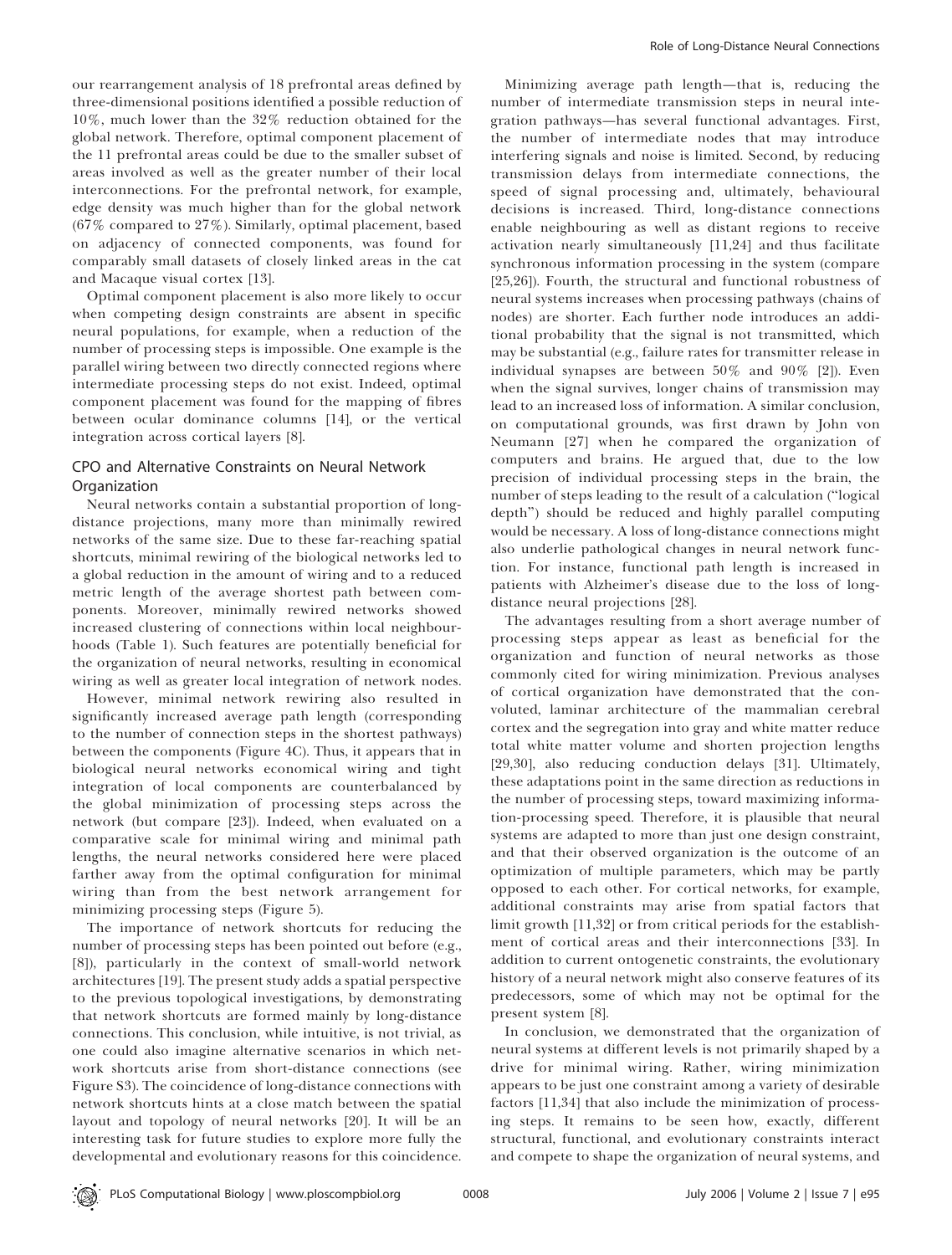under which circumstances one singular constraint may dominate.

#### Materials and Methods

Primate corticocortical network. We analyzed the spatial arrangement of 2,402 projections among 95 cortical areas and sub-areas of the primate (Macaque) brain. The connectivity data were retrieved from CoCoMac (http://www.cocomac.org [35]) and are based on three extensive neuroanatomical compilations [18,17,36] that collectively cover large parts of the cerebral cortex. Spatial positions of cortical areas were estimated from surface parcelling using the CARET software (http://brainmap.wustl.edu/caret). The spatial positions of areas were calculated as the average surface coordinate (or centre of mass) of the three-dimensional extension of an area (compare [11]). While the current cortical dataset is more extensive than those used in previous studies, it may still be partially incomplete, particularly for connections of motor, auditory, and somatosensory areas. The restriction arose from the fact that only studies could be used for which a parcellation scheme with spatial coordinates existed in CARET.

C. elegans neuronal networks. We further analyzed two-dimensional spatial representations of the global neuronal network (277 neurons and 2,105 connections) of the nematode C. elegans, as well as a local subnetwork of neurons within C. elegans rostral ganglia (anterior, dorsal, lateral, and ring, 131 neurons with 764 unidirectional connections). Spatial two-dimensional positions (in the lateral plane), representing the position of the soma of individual neurons in C. elegans, were provided by Y. Choe [37]. Neuronal connectivity was obtained from [38]. This compilation is largely based on the dataset of White et al. [39] in which connections were identified by electron microscope reconstructions. The previously presented connectivity data [38] were modified in the following way. Neurons of the pharyngeal ring, for which there was no internal connection information [38], were removed from the network, leaving 280 neurons. In addition, three neurons (AIBL, AIYL, and SMDVL) had to be removed, because their positions were not provided in the set of spatial coordinates. Eventually 277 neurons were included in the analyses. The size of the global and local C. elegans datasets analyzed here was comparable to that used in previous studies. For example, studies of the small-world properties [19] or characteristic motifs [40] of C. elegans considered 282 and 187 neurons, respectively. Both chemical and electric synapses (gap junctions) were included as connections in our analysis.

Wiring length was calculated as direct Euclidean distance between connected components in three dimensions (Macaque, compare [11]) or two dimensions (C. elegans). Both datasets are available at http:// www.biological-networks.org.

Component placement optimization analysis. In line with the definition of CPO [3], we investigated the possibility that spatial permutations of network components would lead to reductions in total wiring length of the neural networks. Because an exhaustive search of all possible  $95! = 10^{148}$  (primate) or 139! and 256! (C. elegans) component rearrangements was computationally unattainable, we employed a stochastic optimization algorithm to specifically search for wiring length reductions.

The network layouts were explored by simulated annealing [41], which is a popular algorithm for combinatorial optimization. We implemented a Matlab version (MathWorks, Natick, Massachusetts, United States) of a standard algorithm [42]. Briefly, at each step, a cyclic permutation of three randomly chosen node positions was performed, after which the procedure recalculated the total wiring length of the networks. During the initial steps of the algorithm, decreases as well as increases of wiring length were carried through to the next stage of the optimization, while during later steps the selection of solutions was more strongly biased toward decreases in total wiring length. By this mechanism, the procedure could escape local minima and approximated solutions close to or at the global minimum. The wiring length for primate as well as C. elegans networks converged to a minimum after 40–60 and 8–12 steps, respectively (Figure S1). The simulated annealing process was performed independently 50 times on the original placement configuration. The minimum wiring length out of all trials was then used as an indicator of the possible reduction in total fibre length.

In addition, we exhaustively tested all possible two- and three-node permutations of the original network component arrangements, to establish the proportion of alternative component arrangements possessing a lower total wiring length. The total numbers of arrangements tested in the primate, local C. elegans, and global C.

elegans were 8,930, 17,556, and 76,452 configurations for two-node permutations and 830,490, 2,299,836, and 21,024,300 configurations for three-node permutations, respectively.

Similar simulating annealing approaches were employed to create benchmark networks in which components were rearranged for maximum total wiring length, or in which connections were rewired to minimize or maximize average path lengths across the network. In each case, 20 runs of simulated annealing were performed and the minimal or maximal values were chosen as lower or upper limit for the benchmark, respectively.

Minimal rewiring of networks. To investigate the role of longdistance connections in neural systems, we also compared the original networks with networks of the same size (that is, with an identical number of nodes and connections) that had been rewired with the shortest possible connections. In order to generate such minimally rewired networks, possessing a greatly reduced proportion of long-distance connections, we employed the following procedure.

Starting with the spatial configuration of nodes in the original networks, but without edges, a minimum spanning tree was generated, to ensure that the resulting network would be connected. The minimum spanning tree for  $N$  nodes consists of  $N-1$  edges such that all nodes are part of the network and the total wiring length of all edges is minimal (compare [43]). The application of this initial step was required, since wiring of only the shortest available distances in  $\overline{C}$ . elegans produced a fragmented network with multiple compartments. For the more densely connected cortical network of the primate, in contrast, the wiring of only the shortest distances already resulted in a connected network. However, for consistency, we started by creating the minimum spanning tree for both C. elegans and primate cortical networks. This constituted a conservative approach with regard to the subsequent computation of average path lengths.

In the next step, all pairwise distances of nodes were calculated and sorted by length. Starting with the shortest distance between any two nodes, edges between these nodes were generated until the total number of edges matched those of the original C. elegans or cortical networks. Thus, the resulting minimally rewired networks represented a lower bound for the wiring length of a connected network with the same total number of edges and identical node positions as in the original neural networks.

Network characterization measures. The following measures were used to characterize original and rearranged networks. Total wiring length was the sum of the metric length of all individual connections. In addition, total wiring volume included information about the anatomical strength of connections (as a first approximation of fibre diameter), as derived from tract-tracing experiments. The volume of an individual fibre was calculated as its metric length multiplied by its squared anatomical strength or density (as given by ordinal values 1, 2, or 3; 1 being the sparsest), with the total wiring volume as the sum of the volume of all individual fibres.

The average path length was the average number of connections that had to be passed on the shortest paths between all pairs of network nodes. It was calculated using Floyd's algorithm (compare [43]). The average metric path length described the metric distance that had to be travelled on average along the edges of the shortest path between any two network nodes. Therefore, it represented the average total wiring length of the shortest paths of the network. The clustering coefficient [19] was the proportion of actually present connections, out of all possible connections, among network nodes directly connected to a target node (i.e., the index measured the local connectivity among the target node's neighbours). The coefficient was calculated as the average over all individual nodes of the network.

Control calculations for C. elegans network: Variations in connection site. One possible confound of the C. elegans analyses was that exact positions of synapses were not included in the data, so morphological differences between neurons may have influenced the actual length of projections between neurons. Therefore, we tested the effect of variations in the position of synapses, by varying the connection distances between individual neurons through shifts in soma positions. As the animal extends mainly in the horizontal direction, variations in the spatial positions of synapses and cell bodies matter most along the horizontal axis. The position of each neuron along the longitudinal axis was shifted randomly rostrally or caudally, following a normal distribution with the mean around the actual position and a standard deviation of 10% of the total length of the worm (0.12 mm). Twenty different networks with varied longitudinal position were tested for potential reductions of total wiring length. A reduction of total wiring length was found that was almost as large as for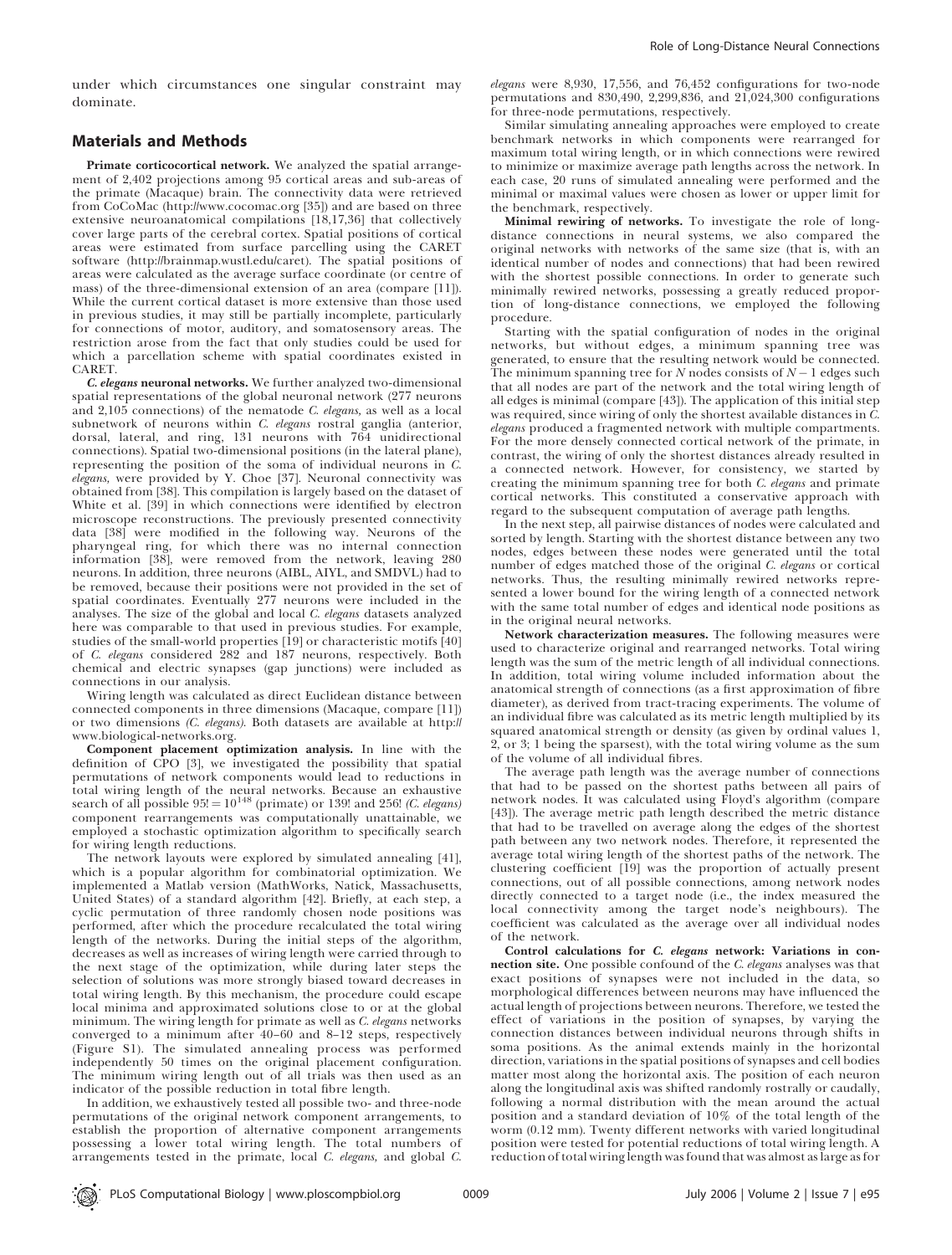the original positions (Figure S2). Therefore, random variations in neuronal positions did not alter the main finding.

However, could systematic errors, rather than random variations, substantially bias the results? The main sources of unknown synaptic positions are synapses along muscles and sensory endings. We noted that only 118 connections onto muscles are present, forming less than 6% of the total connections in C. elegans [38]. In the worst-case scenario, systematically overestimating the length of such connections might lead to an overestimation of the potential reduction in the real network. However, additional information about the detailed connection patterns of sensory and motor projections is unlikely to reduce the possible wire saving from 49% to 0%.

Control calculations for C. elegans network: Variations of the third spatial coordinate. Due to limitations of the currently available data, the C. elegans analyses involved only two dimensions. However, the third dimension, which forms the transversal axis, may not contribute much variation to the spatial positions of neurons. Because the animal extends mainly along one axis, it has been noted that the ''layout problem is roughly one-dimensional'' as ''the length:diameter ratio of the worm body is about 20:1'' [3]. In any case, we explored the effect of coordinate variations in the third dimension. Based on the used spatial database [37], neurons were classified as (a) placed on the left or right side of the animal, or (b) unspecified in their lateral position. In the simulation of a worstcase scenario, neurons of type (a) were positioned in the transversal axis as far away from the midline as possible; thus, neurons were placed at a distance of 57.3 *l*m from the midline, which represents the radius of the roundworm. Neurons of type (b) were placed on the origin of the z-coordinate (i.e., at the midline). The simulation of these conservative three-dimensional coordinates created a total wiring length of 573.6 mm (only 7.8% more than for the original data in two dimensions). The application of the simulated annealing approach for reducing total wiring length then led to a total wiring length of 321.6 mm—that is, a reduction of 44%. Therefore, using three instead of two coordinates for C. elegans neuronal positions only slightly increased total wiring length, and did not change the potential for wiring length reduction.

Control calculations for C. elegans network: Variations of synapse type. The analyzed dataset of 277 nodes contained chemical as well as electrical (gap junction) synapses. Potentially, neurons connected by gap junctions may be more closely associated than neurons linked by chemical synapses, and the network layout may be affected by the type of interconnection.Therefore,we tested the effect of rearranging networks where electrical synapses were either present or absent. We used a smaller dataset of 256 neurons that included information on the type of synapse for each connection between neurons. We tested component rearrangement by simulated annealing with either chemical and electrical synapses or only chemical synapses present. In both cases a substantial reduction in total wiring length was found after rearrangement (for chemical and electrical synapses, 58% reduction on the global

#### References

- 1. Laughlin SB, de Ruyter Van Steveninck RR, Anderson JC (1998) The metabolic cost of neural information. Nat Neurosci 1: 36–41.
- 2. Laughlin SB, Sejnowski TJ (2003) Communication in neuronal networks. Science 301: 1870–1874.
- 3. Cherniak C (1994) Component placement optimization in the brain. J Neurosci 14: 2418–2427.
- 4. Cherniak C, Changizi M, Kang DW (1999) Large-scale optimization of neuron arbors. Phys Rev E 59: 6001–6009.
- 5. Chklovskii DB, Schikorski T, Stevens CF (2002) Wiring optimization in cortical circuits. Neuron 34: 341–347.
- 6. Klyachko VA, Stevens CF (2003) Connectivity optimization and the positioning of cortical areas. Proc Natl Acad Sci U S A 100: 7937–7941.
- 7. Buzsaki G, Geisler C, Henze DA, Wang XJ (2004) Interneuron diversity series: Circuit complexity and axon wiring economy of cortical interneurons. Trends Neurosci 27: 186–193.
- 8. Striedter GF (2004) Principles of brain evolution. Sunderland (Massachusetts): Sinauer. pp. 217–253.
- Braitenberg V, Schüz A (1998) Cortex: Statistics and geometry of neuronal connectivity. 2nd Ed. Springer. pp. 83–87, 129–134.
- 10. Hellwig B (2000) A quantitative analysis of the local connectivity between pyramidal neurons in layers 2/3 of the rat visual cortex. Biol Cybern 82: 111–121.
- 11. Kaiser M, Hilgetag CC (2004) Modelling the development of cortical networks. Neurocomp 58–60: 297–302.
- 12. Barbas H, Hilgetag CC, Saha S, Dermon CR, Suski JL (2005) Parallel organization of contralateral and ipsilateral prefrontal cortical projections in the rhesus monkey. BMC Neurosci 6: 32.
- 13. Cherniak C, Mokhtarzada Z, Rodriguez-Esteban R, Changizi K (2004) Global

and 47% reduction on the local level; for chemical synapses only, 64% reduction on the global and 46% on the local level).

#### Supporting Information

Figure S1. Successive Reduction of Total Wiring Length during Simulated Annealing Optimization

The curves summarize 50 individual trials for the Macaque cortical network (A) and the local C. elegans network (within rostral ganglia) (B). For each network, 50 simulated annealing runs were performed. All runs converged to a solution with shorter total wiring length than the original solution. For subsequent analysis, the single best configuration out of the 50 trials was used as the closest approximate of an optimal component placement solution.

Found at DOI: 10.1371/journal.pcbi.0020095.sg001 (258 KB TIF).

Figure S2. Random Variations in the Longitudinal Connection Site of Neurons in the C. elegans Neuronal Network

Dots represent the outcome of wiring optimization for 20 networks with randomly varied neuronal connection sites. The upper boundary of the diagram represents the total wiring length of the original network; the lower boundary represents the wiring optimization outcome for the original network.

Found at DOI: 10.1371/journal.pcbi.0020095.sg002 (100 KB TIF).

Figure S3. Linking Clusters by Short- or Long-Distance Connections

The two clusters are indicated by node colour. Note that both networks contain long-distance connections as well as the same number of connections, yet the link between the clusters (grey line) is alternatively provided by a short-distance connection (A) or a longdistance connection (B). The existence of long-distance connections, together with their effect on reducing the path length, suggests that the latter scenario does occur in neural systems.

Found at DOI: 10.1371/journal.pcbi.0020095.sg003 (165 KB TIF).

#### Acknowledgments

We thank Yoonsuck Choe for providing us with spatial position data of C. elegans neurons and Veronica Miller for helpful comments on the manuscript.

Author contributions. MK and CCH conceived and designed the experiments. MK performed the experiments. MK analyzed the data. MK and CCH wrote the paper.

Funding. This work was supported by a fellowship from the German National Academic Foundation (M.K.).

Competing interests. The authors have declared that no competing interests exist.

optimization of cerebral cortex layout. Proc Natl Acad Sci U S A 101: 1081– 1086.

- 14. Chklovskii DB, Koulakov AA (2004) Maps in the brain: What can we learn from them? Annu Rev Neurosci 27: 369–392.
- 15. Cherniak C (1992) Local optimization of neuron arbors. Biol Cybern 66: 503–510.
- 16. Chklovskii DB (2004) Exact solution for the optimal neuronal layout problem. Neural Comput 16: 2067–2078.
- 17. Felleman DJ, van Essen DC (1991) Distributed hierarchical processing in the primate cerebral cortex. Cereb Cortex 1: 1–47.
- 18. Carmichael ST, Price JL (1994) Architectonic subdivision of the orbital and medial prefrontal cortex in the macaque monkey. J Comp Neurol 346: 366– 402.
- 19. Watts DJ, Strogatz SH (1998) Collective dynamics of ''small-world'' networks. Nature 393: 440–442.
- 20. Young MP, Scannell JW (1996) Component placement optimization in the brain. Trends Neurosci 19: 413–415.
- 21. Ahn YY, Jeong H, Kim BJ (2006) Wiring cost in the organization of a biological neuronal network. Physica A 367: 531–537.
- 22. Hilgetag C, Barbas H (2006) Role of mechanical factors in the morphology of the primate cerebral cortex. PLoS Comput Biol 2: e22. DOI: 10.1371/ journal.pcbi.0020022
- 23. Karbowski J (2001) Optimal wiring principle and plateaus in the degree of separation for cortical neurons. Phys Rev Lett 86: 3674–3677.
- 24. Masuda N, Aihara K (2004) Global and local synchrony of coupled neurons in small-world networks. Biol Cybern 90: 302–309.
- 25. von der Malsburg C (1995) Binding in models of perception and brain function. Curr Opin Neurobiol 5: 520–526.